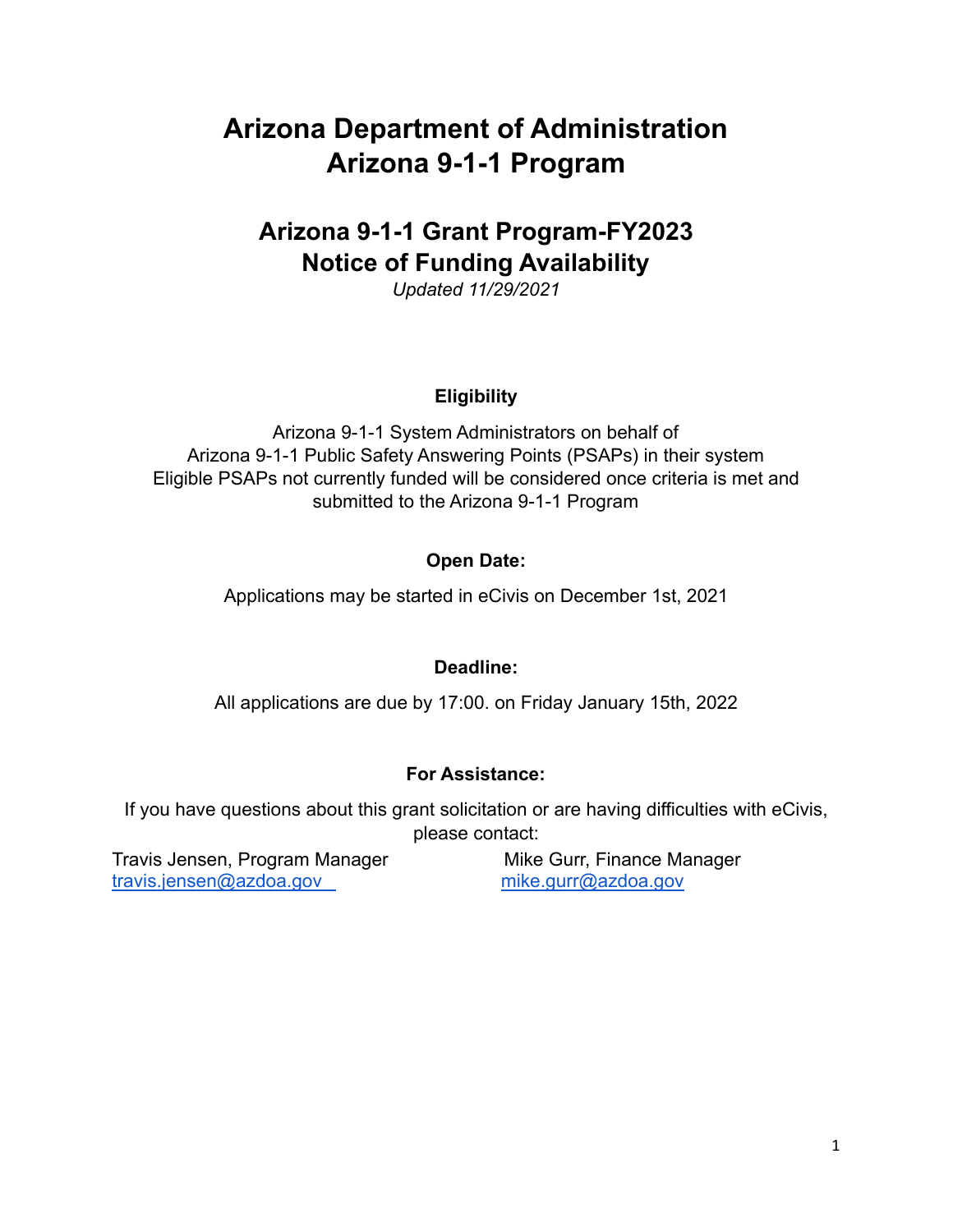## **Introduction**

The Arizona Strategic Enterprise Technology (ASET) Office, Arizona 9-1-1 Program, is publishing this notice to announce the availability of funds for the Arizona 9-1-1 Program to be distributed during FY 2023. The Arizona 9-1-1 Grant Program is designed to assist Public Safety Answering Points (PSAPs), in collaboration with regional and local jurisdictions, perform activities related to implementation and operation of their respective emergency telecommunication system.

Arizona supports the use of these funds for:

- Adoption and operation of Next Generation 9-1-1 (NG9-1-1) services and applications, including monthly recurring costs for 9-1-1 equipment, network, maintenance, and hardware and software support
- Facilitate the migration of the State's PSAPs to the next generation of 9-1-1 capability
- Migration to an Emergency Services IP-enabled network
- Establishment of IP-backbone networks, connectivity, and application layer software infrastructure needed to interconnect the multitude of emergency response organizations statewide
- Solutions that meet or exceed the National Emergency Number Association (NENA), Federal Communications Commission (FCC), international, and industry standards or requirements.

The National Emergency Number Association (NENA) defines NG9-1-1 as:

*"An Internet Protocol (IP) based system comprised of managed Emergency Services IP networks (ESInets), functional elements (applications), and databases that replicate traditional E9-1-1 features and functions and provides additional capabilities. NG9-1-1 is designed to provide access to emergency services from all connected communications sources, and provide multimedia data capabilities for Public Safety Answering Points (PSAPs) and other emergency services organizations."*

## **Eligibility**

Eligible applicants are Arizona 9-1-1 System Administrators, as identified in their approved Arizona 9-1-1 service plan. System Administrators must apply for funds on behalf of all PSAPs within their 9-1-1 System.

- **●** For a PSAP to be eligible for funding through the System Administrator, it must meet the following criteria:
	- 1. Monitor the 9-1-1 service system level of service to ensure that the standards in R2-1-407 are met. Once each fiscal year the PSAP manager shall obtain a report regarding the 9-1-1 level of service from the telephone company servicing the telephone exchange area. If the report provided by the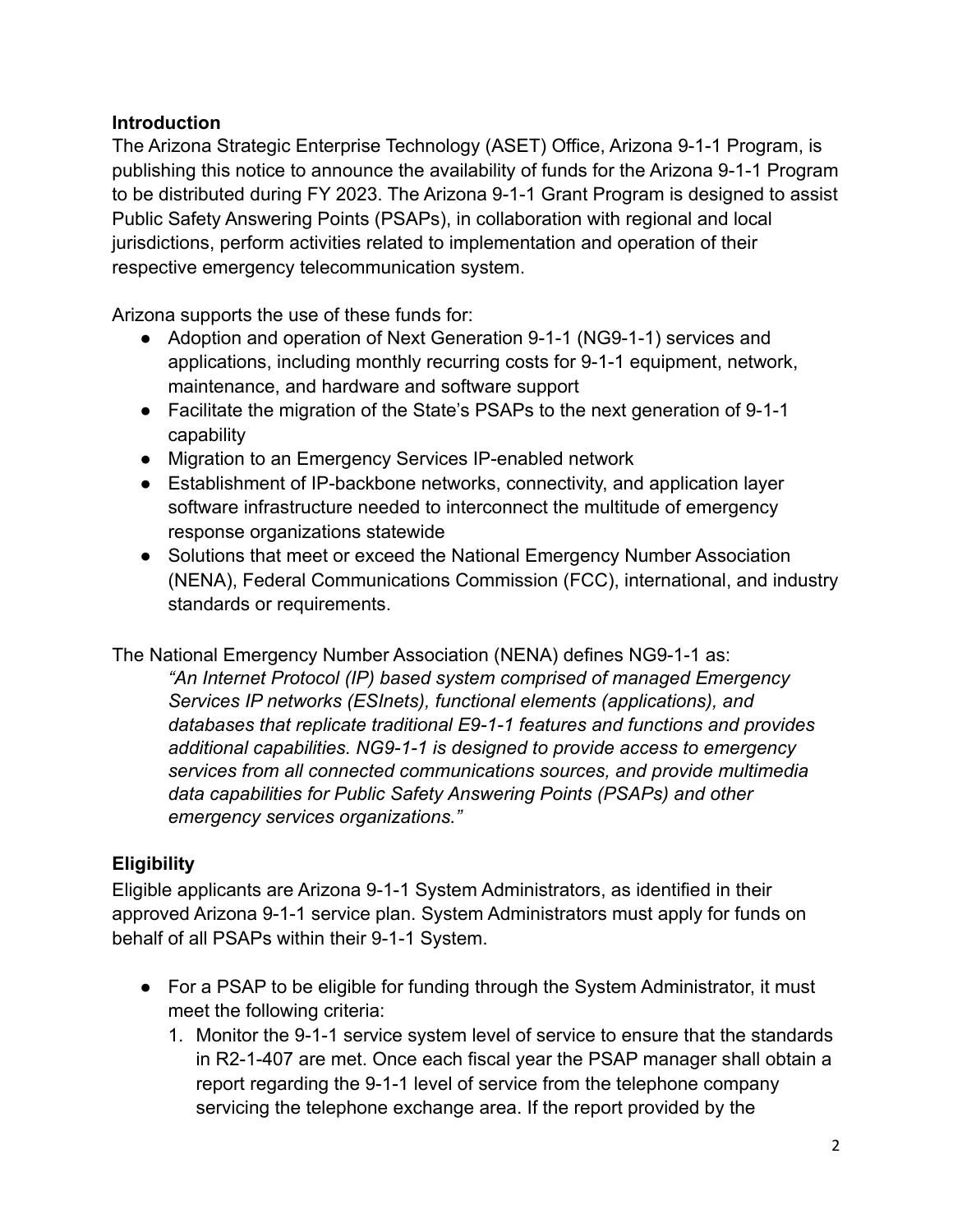telephone company indicates that the required service level is not being met, the PSAP manager shall:

- a. Request the telephone company to prepare plans, specifications, and cost estimates to raise the level of service to that required in R2-1-407.
- b. Notify the Assistant Director under R2-1-406 if, based on information provided by the telephone company, modifications to the system are necessary.
- 2. Provide service to all callers within its service area 24 hours each day, 7 days a week. To qualify as a primary or secondary PSAP, the PSAP must receive a minimum of three hundred (300) 9-1-1 emergency calls per month.
	- i. If a PSAP does not receive a minimum of three hundred (300) 9-1-1 emergency calls per month, the System Administrator must submit a letter of justification explaining why the PSAP should qualify for funding.
- 3. Refer all calls entering the 9-1-1 service system that do not require a public or private safety response unit be dispatched to a non-9-1-1 telephone number.
- 4. Designate a telephone number other than 9-1-1 as a backup number in case the 9-1-1 service system fails. The designated alternate telephone number shall be published in the public telephone directory by the local public safety agency.
- 5. Develop and maintain a system for recording 9-1-1 calls received by the PSAP. The records shall be retained for at least 31 days from the date of the call and shall include the following information:
	- a. Date and time the call is received.
	- b. Nature of the problem, and
	- c. Action taken by the dispatcher

PSAPs that have not previously received funding under the Arizona 9-1-1 Program are encouraged to apply to this grant opportunity through their 9-1-1 System Administrator (System Administrator). As part of the application process, System Administrators must upload their current or updated approved service plan per Arizona 9-1-1 Program rules.

If an unfunded PSAP would like to receive funding they must either:

- Work with the System Administrator for inclusion in the existing system's service plan
	- OR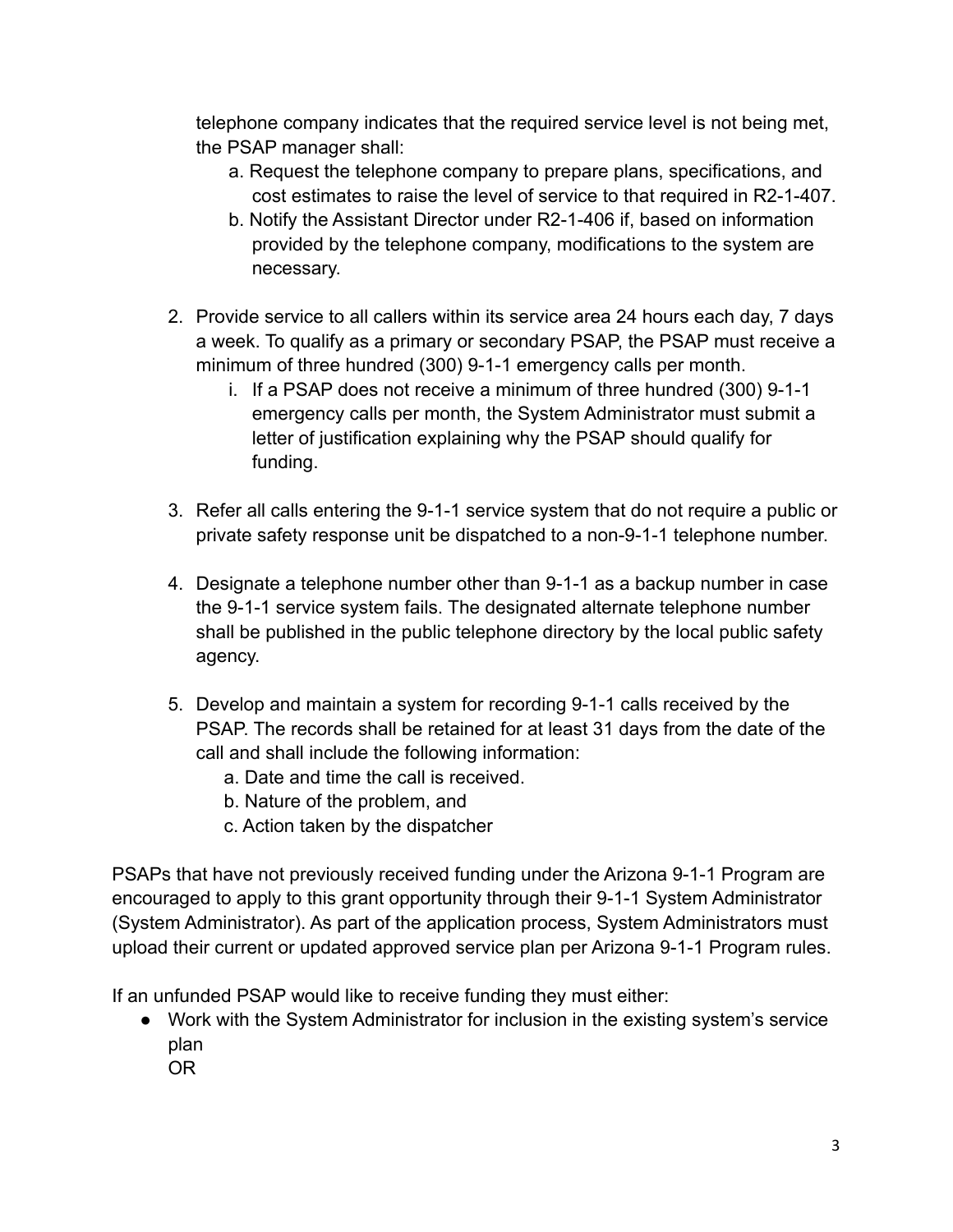● Become a designated 9-1-1 System by sending a service plan for approval to the Arizona 9-1-1 Program at: [az911@azdoa.gov](mailto:az911@azdoa.gov)

Service plan requirements for new and existing PSAPs can be found at: <https://grants.az.gov/sites/default/files/media/911AdminRules.pdf>.

## **Funding Available**

Funding will be available for multiple grants and allocated to each System Administrator Agency to pay, on behalf of the PSAPs, 9-1-1 system costs and approved projects that support the goals of the Arizona 9-1-1 Program.

## *Keep your requests to essential needs as we are working through the statewide implementation for the ESInet, NGCS, and CHE.*

*\*The total estimated amount of grant funds will also cover expenditures under the statewide implementation for ESInet, NGCS, and CHE. The net amount of funds available may be limited*

All projects funded under this program will be for twelve (12) consecutive months starting July 1, 2022 and ending June 30, 2023. Funds unexpended by the end of the contract period without an approved written extension must be returned to the State 9-1-1 Program.

## **Funding Priorities and Allowable Costs**

In accordance with the [ARS § 41-704:](https://www.azleg.gov/viewdocument/?docName=https://www.azleg.gov/ars/41/00704.htm)

- Necessary or appropriate equipment or service for implementing and operating emergency telecommunication services through political subdivisions of this state. Priority shall be given to establishing emergency telecommunication services in those areas of the state that are without emergency telecommunication services.
- Monthly recurring costs of emergency telecommunication services, including expenditures for capital, maintenance and operation purposes.
- A wireless carrier's costs associated with the provision, development, design, construction and maintenance of the wireless emergency telecommunication services in an amount that the wireless carrier has not recovered through the deduction mechanism specified in federal law.

Administrative Cost:

- Per  $\overline{ARS}$  § 41-704, section B, subsection 2, allows five percent of the annual revenue in the fund to be used for necessary or appropriate costs or consultant fees.
	- Arizona 9-1-1 Program will utilize two-thirds of the five percent (3.33%)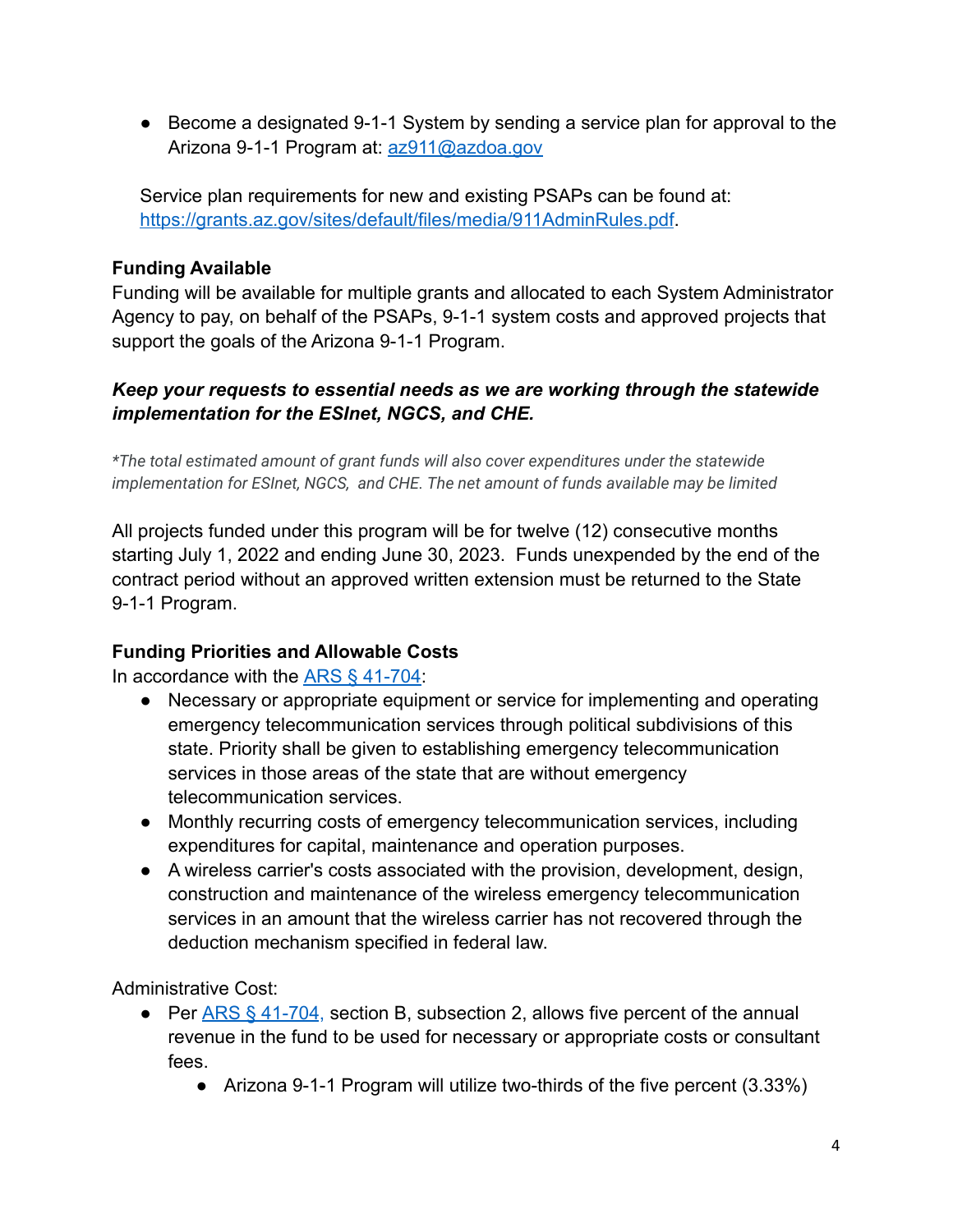● System administrators may use up to one-third of the remaining five percent (1.67%) for local network management of contracts with public safety answering points for emergency telecommunication services.

System Administrators may choose to utilize up to 1.67% of their overall award for administrative cost; however, this is not required and may be used for PSAP or System programmatic cost.

● Eligible costs may include necessary costs associated with System Administrator function.

MSAG updates/GIS projects

● The databases within the NG9-1-1 environment are primarily GIS databases that provide critical functionality including call routing, location validation and, as it does today, 9-1-1 call mapping. In NG9-1- 1, GIS data takes the lead role in emergency call handling, beginning with the routing of calls to the appropriate 9-1-1 PSAPs. PSAPs must be able to operate seamlessly across authority and even state and national boundaries. This NG capability requires additional and standardized data sets. MSAG updates and GIS projects that work toward NG9-1-1 requirements are eligible for funding.

## **Restrictions on Use of Funds**

Grant funds may not be used for the following activities:

- 1. Costs associated with PSAP relocation, move, or remodel
- 2. Back-up sites
- 3. Termination charges as a result of closure or consolidation of a PSAP
- 4. Late payment fees
- 5. Equipment replacement due to force majeure or negligence on the behalf of the PSAP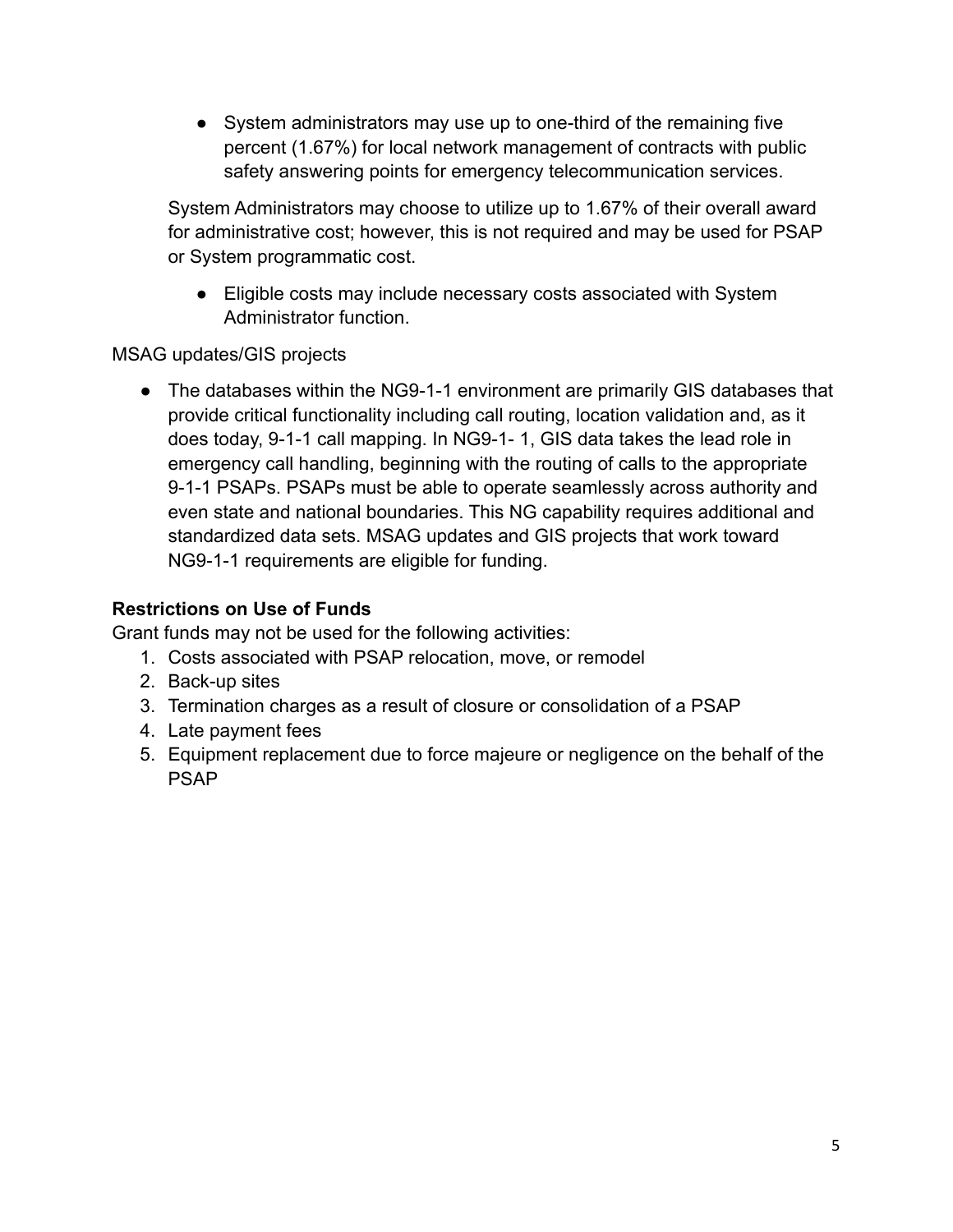**Application and Submission Information** (what an application should include)

# 1. **Scope of Work**:

The scope of work must respond to the solicitation. The following sections should be included as part of the scope of work:

- How PSAPs in a 9-1-1 System are currently operating, as well as any plans to enhance services, including migrations to a NG9-1-1 network.
- For each individual PSAP:
	- Number of 9-1-1 emergency calls monthly
		- Utilize statistics produced from the 9-1-1 equipment MIS program
	- Number of administrative calls supported by PSAP personnel for each PSAP
		- Utilize statistics produced from the 9-1-1 equipment MIS program
	- ●PSAP authorized staffing level to include positions staffed and vacant at the time of application
- Specific projects PSAPs or 9-1-1 Systems would like to implement

# 2. **Project Timeline**:

Detail each project objective, activity, expected completion date, and responsible person or organization.

• Specify for each project in the application request

## 3. **Collaborative Elements and Partners**:

Applicants should provide detail regarding their collaboration efforts with the PSAPs within their community, local units of government, and applicable public or private partnerships and all 9-1-1 stakeholders.

## 4. **Sustainability Plan**:

Applicants should identify future potential funding sources to ensure the projects and programs will be sustainable and ongoing beyond the funding availability. If an applicant is requesting funding for new projects, they must identify how the project will be sustained.

# **5. Evaluation Plan:**

Applicants must identify how the program will be evaluated to determine if the program is meeting its stated goals.

## 6. **Project Goals and Objectives**:

Applicants must detail the goals of utilizing 9-1-1 Program funds to carry out specific projects detailed in their grant application.

7. **Budget Module and Narrative**: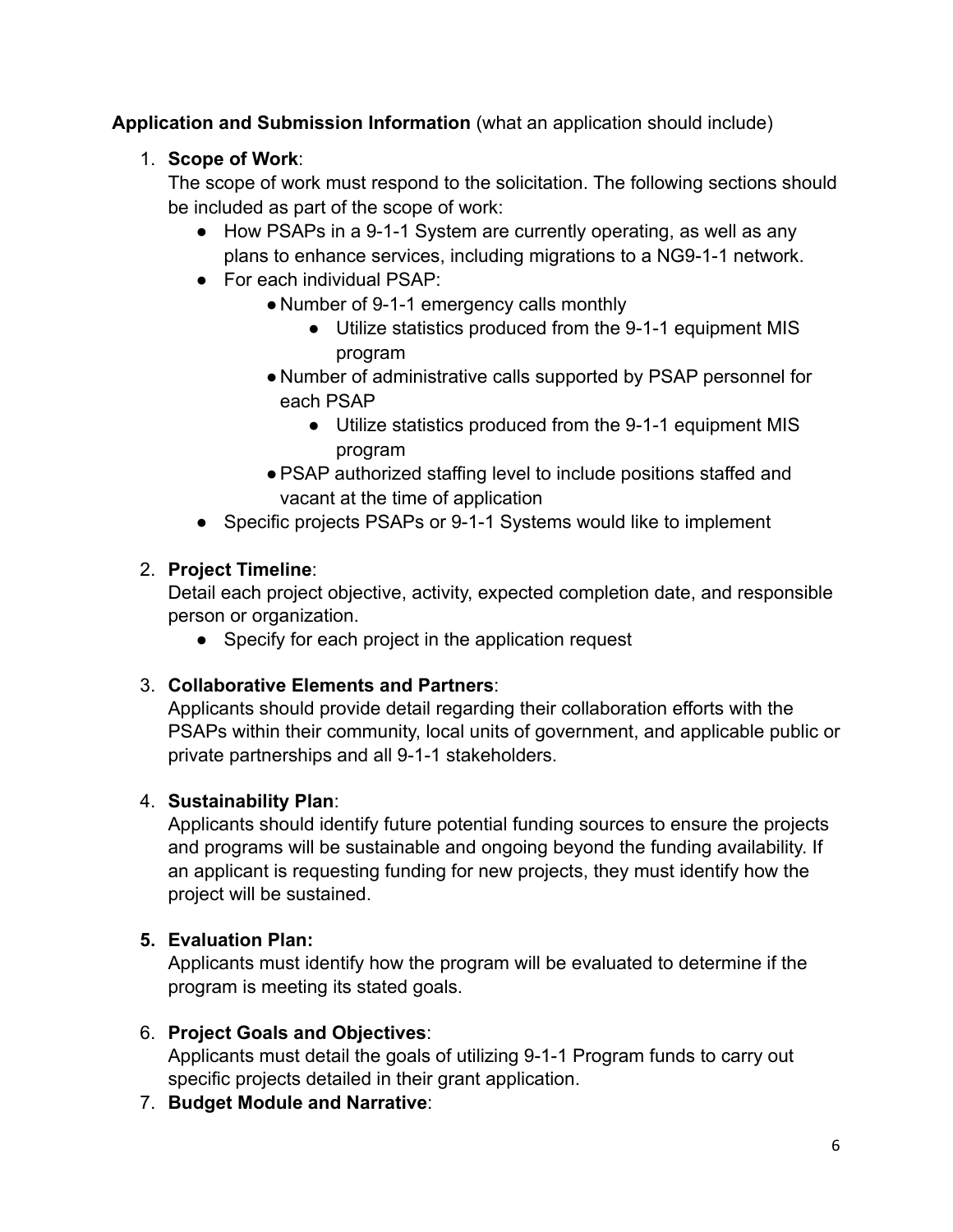The budget module should include all PSAP requests within the 9-1-1 System. The budget module should provide the detailed computation for each budget line item, listing the total cost of each, and show how it was calculated. The budget must list itemized cost by category. Refer to the eCivis Application Help Guide to complete the budget request in the application.

The following categories are eligible for funding:

- a) Wireline
- b) Wireless
- c) NG9-1-1 expenses
- d) 1.67% of the overall award may be utilized by the System Administrators for local 9-1-1 network management costs.

Below are examples of where 9-1-1 budget requests would fit in the standard budget categories that are in the eCivis application.

## **1. Personnel:**

- Costs associated with administrative oversight of managing local contracts (1.67%)
- Costs associated with MSAG/GIS coordinator, if it is an employee of the System Administrator's agency

## **2. Fringe Benefits:**

● Employee related expenses associated with administrative oversight of managing local contracts and/or MSAG/GIS coordinator (1.67%)

#### **3. Travel:**

**●** Travel requests for training, conferences, etc. related to System Administrator and/or MSAG/GIS coordinator functions

## **4. Equipment:**

- Logging recorders
- Software and/or hardware support
- Servers
- PSAP Positions
- 9-1-1 customer premise equipment- upgrades and replacement

#### **5. Supplies:**

**●** Costs associated with supplies related to System Administrator functions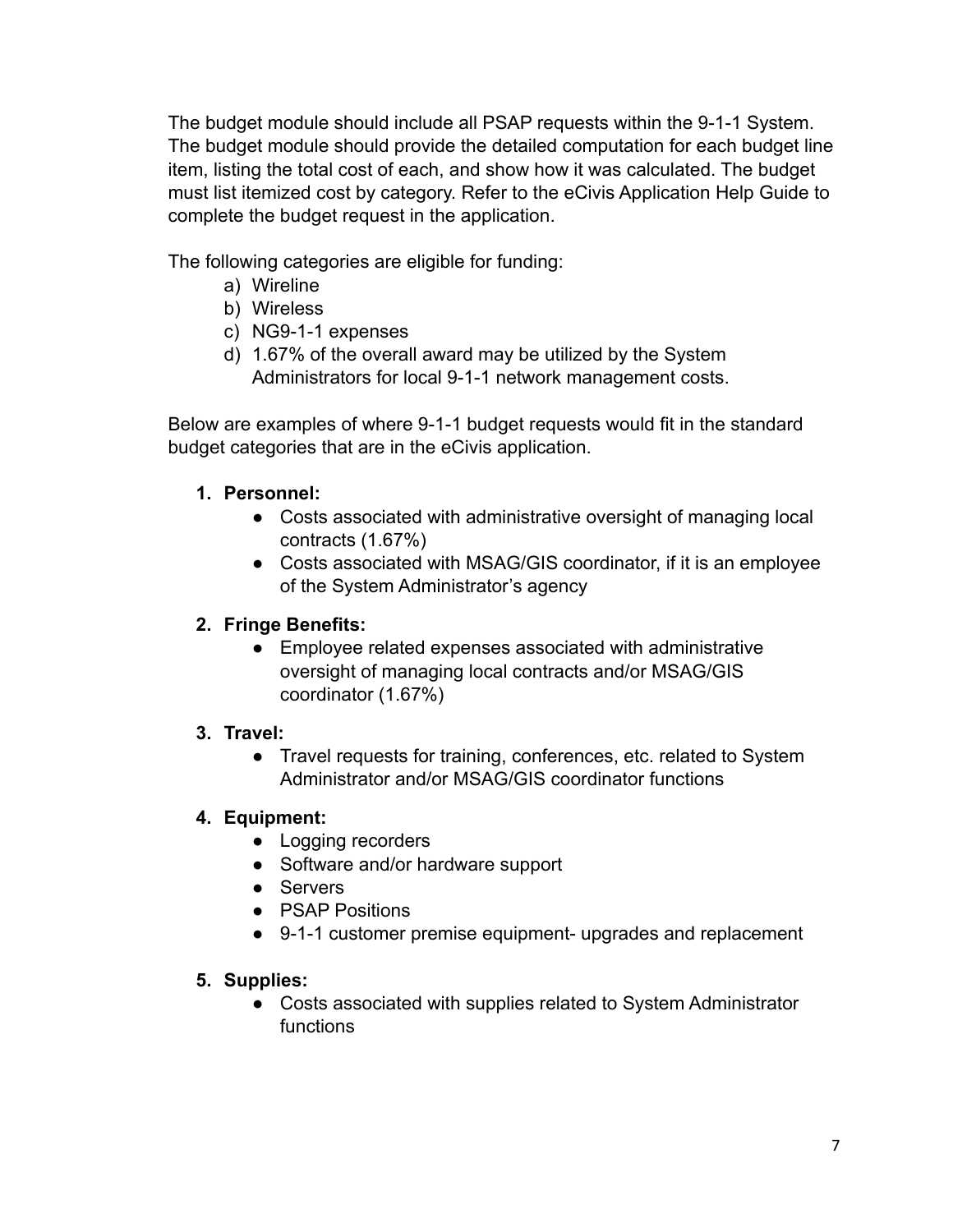- **6. Contractual:** Any vendor contracts the PSAP or System Administrator needs to provide 9-1-1 service, including necessary and appropriate consulting services or recurring monthly bills
	- Wireline
		- o Network
			- EM Trunks
			- Long distance
			- EM/ES Trunks
			- CPE Maintenance
	- Wireless
		- o Wireless Cost Recovery
		- o ALI Data Extract
	- NG911
		- o Managed Services
		- o Expenses related to the procurement of ESInet or NG9-1-1 core services
	- $\bullet$  GIS
		- o GIS Project hiring of GIS company to complete a GIS project for PSAP or System
		- o Costs associated with MSAG/GIS coordinator, if it is an outside vendor
- **7. Construction: not allowable**
- **8. Other Costs:**
	- **●**Training or education assistance related to System Administrator and/or MSAG/GIS coordinator functions.

#### **Budget Narrative**:

The budget narrative should thoroughly and clearly describe every category of expense listed in the budget request. The narrative must provide sufficient explanation of each budget category requested in order to establish the need for the funds in each category and the basis for the figures. Provide appropriate documentation, including quotes from service providers or contractors, where applicable. This may be done on a separate document and uploaded with the application or utilize the budget justification text box.

#### **Special Requirements**

There are three program specific criteria in the application. Applicants should upload the corresponding required documents:

- 1. Program Specific Criteria #1: New or updated Service Plan
	- a. If updates are needed, please submit as appropriate. If updates are currently in process, a letter by the System Administrator may be submitted stating that updates are in process and a tentative date of when the updates will be complete.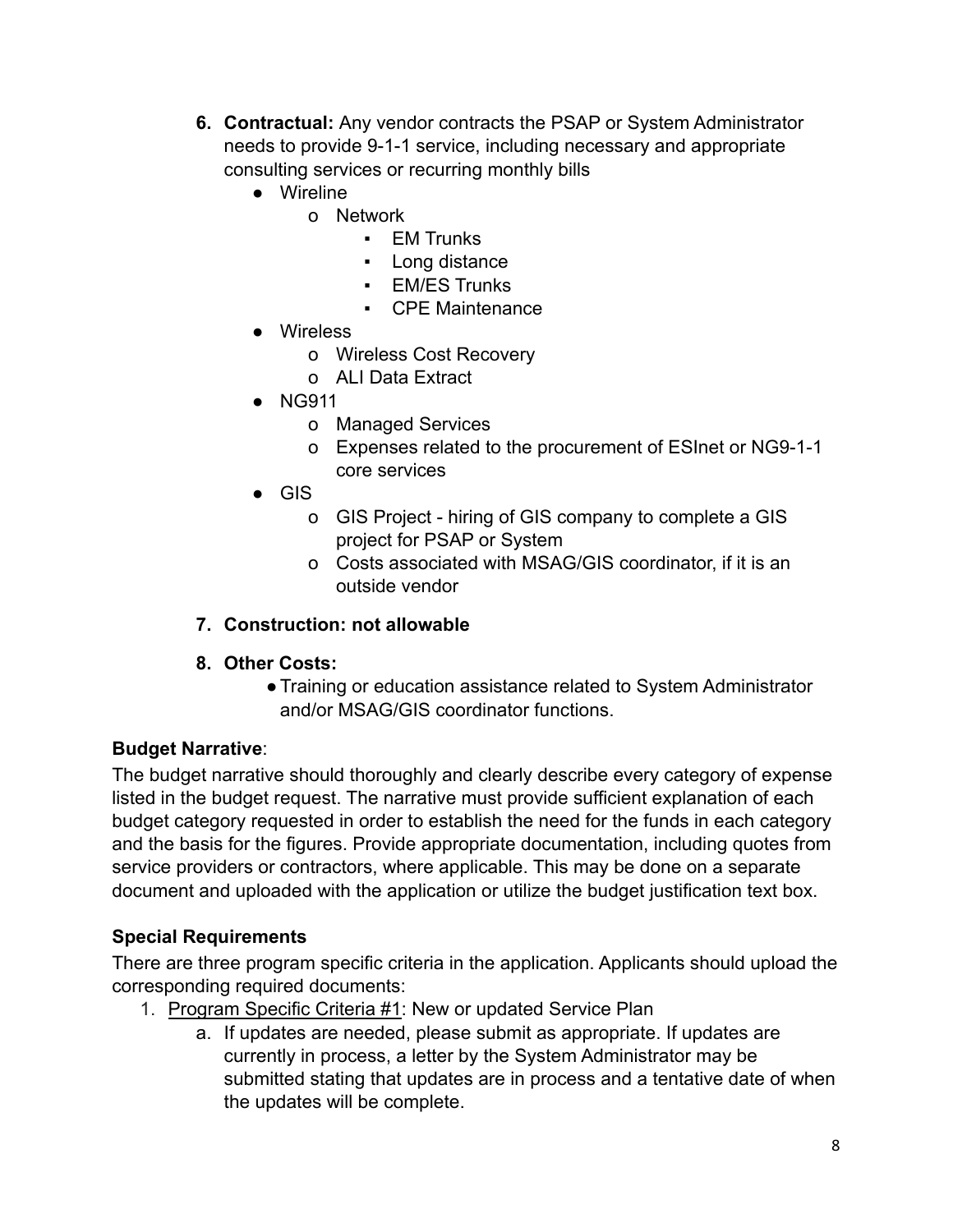- i. New service plan templates and checklist can be found at: <https://az911.gov/9-1-1-system-administrators/service-plan>
- b. If no changes are necessary, a letter stating such must be provided.
- 2. Program Specific Criteria #2: If current MOUs need to be renewed for FY23, submission of the renewed MOUs will be required prior to July 1, 2022 or before funding can be released. Otherwise, a letter certifying that MOUs are current will need to be submitted.

## **How to Submit Applications**

All applications must be submitted through eCivis. Paper applications will not be accepted. User guides may be accessed at the link below: <https://az911.gov/arizona-9-1-1-fy2022>

System Administrators must submit the application on behalf of PSAPs within their 9-1-1 System as identified by the service plan. Individual PSAP applications will not be accepted.

Applications must be submitted by **January 15, 2021 at 17:00**. Late application submissions will not be considered for funding.

| <b>Due Date</b>             |  |
|-----------------------------|--|
|                             |  |
| <b>Programmatic Reports</b> |  |
| March 15 <sup>th</sup>      |  |
|                             |  |
| June 15 <sup>th</sup>       |  |
| Updated one a month or      |  |
| upon requested              |  |
| April 25th                  |  |
| August 28th                 |  |
| <b>Financial Reports</b>    |  |
| Monthly on the $25th$       |  |
|                             |  |
|                             |  |

#### **Reporting Requirements**

**Financial Reports:**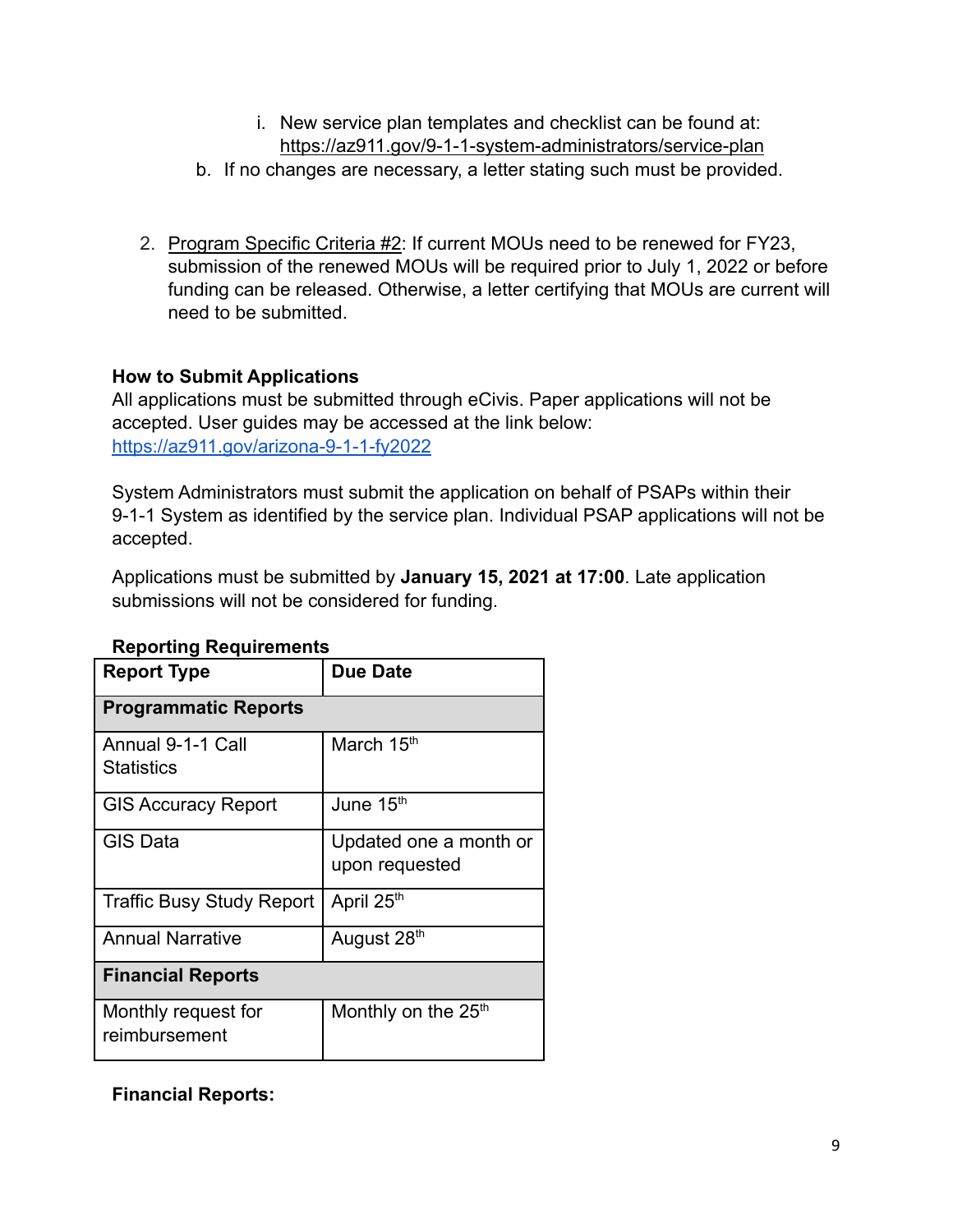The 9-1-1 System Administrator will submit all invoices and requests for reimbursement for PSAPs within their system to the 9-1-1 Program, through a monthly finance report in eCivis. Invoices must be from approved categories only and show date of service, expenses incurred, and line item detail.

Finance reports will be due on the  $25<sup>th</sup>$  of every month. The 9-1-1 Program will review, approve, and process reimbursements/payments to the System Administrator within 10 days.

# **Programmatic Reports as part of Grant Award:**

- 1. Annual 9-1-1 Call Statistics: The Annual 9-1-1 Call Statistic report is needed for each PSAP and should contain the following parameters:
	- Report is based on the previous calendar year (i.e. January 1, 2021 December 31, 2021)
	- Report contains only incoming 9-1-1 calls. Do not include transfers
	- Report includes wireline and wireless statistics reported separately for each month and cumulative for the calendar year
	- The report must originate from the 9-1-1 Management Information System (MIS). CAD reports and independent calculations cannot be accepted
- 2. GIS Accuracy Report:

Information on the GIS Accuracy Report and the reporting guidelines can be found within Chapter 2 and Chapter 4 of the Arizona [NG9-1-1 GIS Guidelines](https://grants.az.gov/sites/default/files/media/AZ_NG911_GIS_Guideline_Best%20Practices_v2.0_111717.pdf) [and Best Practices](https://grants.az.gov/sites/default/files/media/AZ_NG911_GIS_Guideline_Best%20Practices_v2.0_111717.pdf) document. A reporting template is available upon request.

# 3. GIS Data:

9-1-1 System must share GIS data through the 1Spatial Data Validation & Aggregation Portal, at minimum, one per month or upon request per fiscal year, with the Arizona 9-1-1 Program in order to support ongoing statewide initiatives. Data shared will not be distributed for commercial use and is pursuant to [A.R.S.](https://www.azleg.gov/viewdocument/?docName=https://www.azleg.gov/ars/37/00178.htm) § [37-178](https://www.azleg.gov/viewdocument/?docName=https://www.azleg.gov/ars/37/00178.htm).

- The following data layers will be shared although additional data layers may be requested dependent on the statewide initiative.
	- Road Network
	- Address Points
	- Emergency Service Zone and/or Emergency Service Boundaries to include PSAP, Law, Fire, and EMS
	- Provisioning Boundary
	- Community Boundary
	- Parcels
- 4. Traffic Busy Study Report: